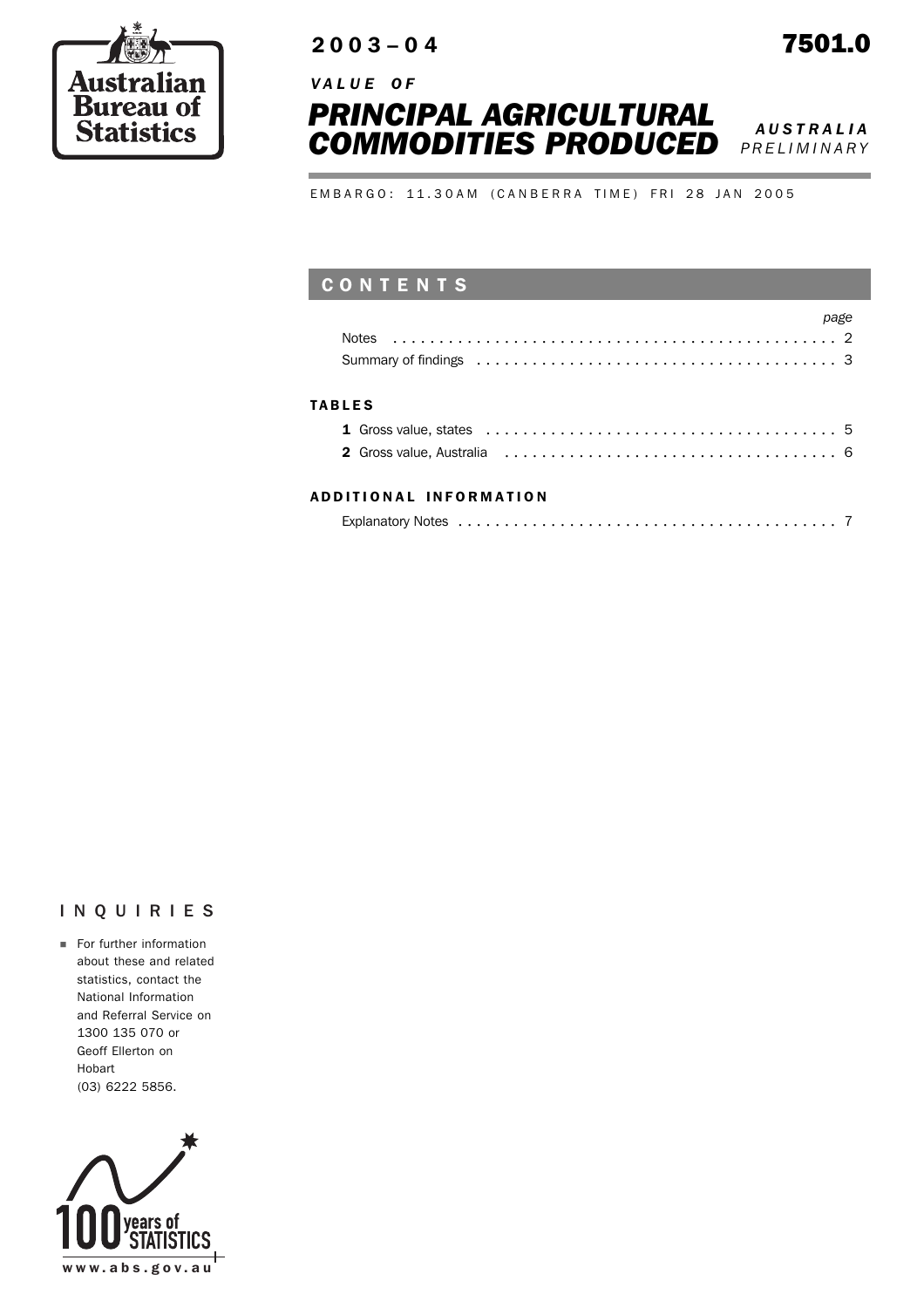# NOTES

| ABOUT THIS PUBLICATION | This publication contains preliminary information on the gross values of production for |                                 |  |  |  |  |
|------------------------|-----------------------------------------------------------------------------------------|---------------------------------|--|--|--|--|
|                        | principal agricultural commodities for all states, territories and Australia. The final |                                 |  |  |  |  |
|                        | estimates will be released in September 2005.                                           |                                 |  |  |  |  |
|                        |                                                                                         |                                 |  |  |  |  |
| ABBREVIATIONS          | $_{\rm sm}$                                                                             | million dollars                 |  |  |  |  |
|                        | <b>ABS</b>                                                                              | Australian Bureau of Statistics |  |  |  |  |
|                        | ACT                                                                                     | Australian Capital Territory    |  |  |  |  |
|                        | AS                                                                                      | <b>Agricultural Survey</b>      |  |  |  |  |
|                        | Australia<br>Aust.                                                                      |                                 |  |  |  |  |
|                        | New South Wales<br>NSW                                                                  |                                 |  |  |  |  |
|                        | NΤ                                                                                      | Northern Territory              |  |  |  |  |
|                        | Qld                                                                                     | Queensland                      |  |  |  |  |
|                        | <b>RSE</b>                                                                              | relative standard error         |  |  |  |  |
|                        | SA                                                                                      | South Australia                 |  |  |  |  |
|                        | SЕ                                                                                      | standard error                  |  |  |  |  |
|                        | Tas.                                                                                    | Tasmania                        |  |  |  |  |
|                        | Vic.                                                                                    | Victoria                        |  |  |  |  |
|                        | WA                                                                                      | Western Australia               |  |  |  |  |
|                        |                                                                                         |                                 |  |  |  |  |
|                        |                                                                                         |                                 |  |  |  |  |

Dennis Trewin Australian Statistician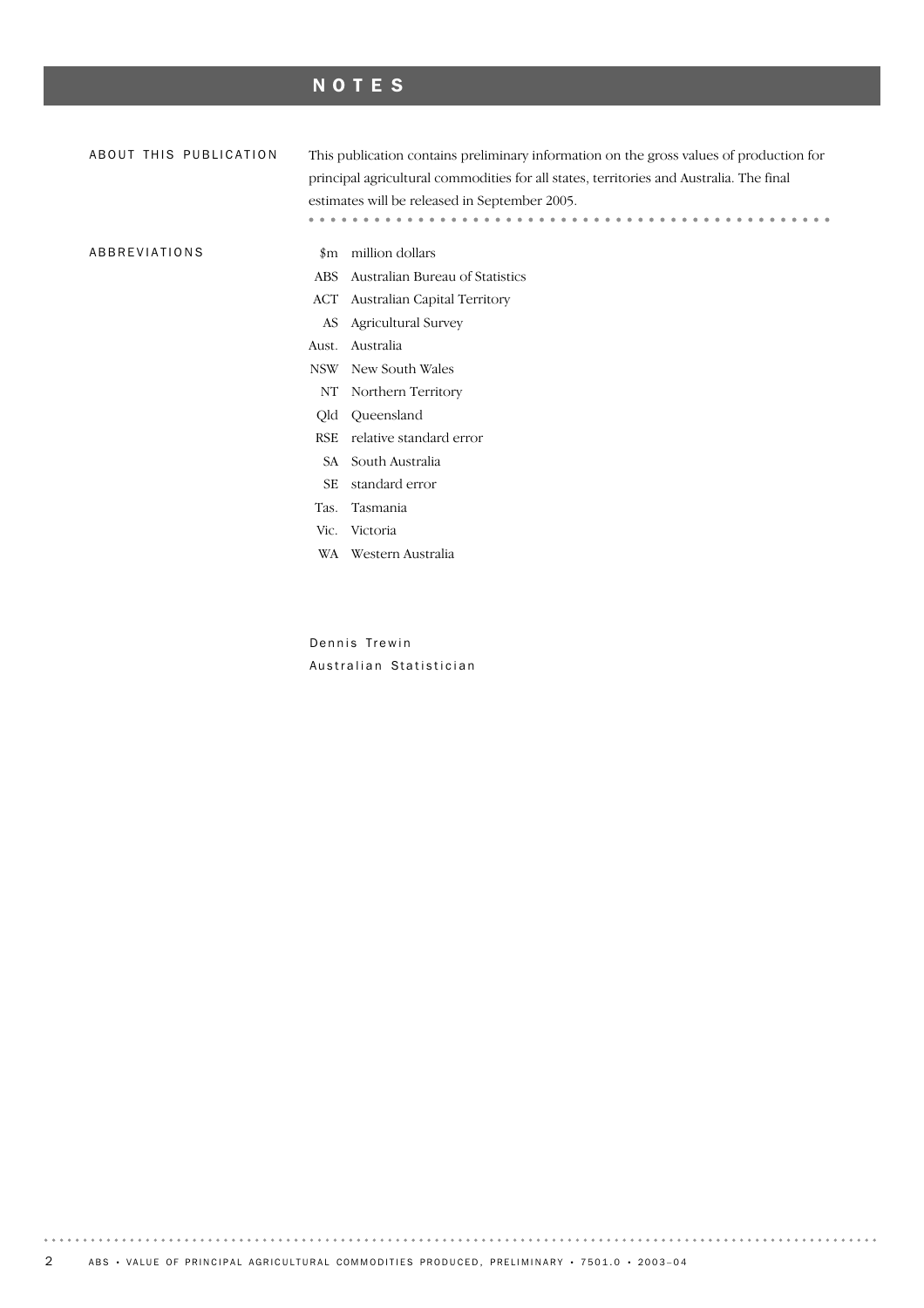### SUMMARY OF FINDINGS

#### NATIONAL ESTIMATES

In 2003–04, the preliminary estimate of the gross value of agricultural commodities produced increased by 12% to \$36.6 billion. Recovery from drought in many regions saw production levels increase significantly compared with the previous year. This led to large increases in gross values for many of the principal crops. In comparison, the gross value of livestock slaughterings and other disposals increased only slightly, while the gross value of livestock products fell.



GROSS VALUE OF AGRICULTURAL COMMODITIES PRODUCED: Preliminary —2003–04

(a) Includes value of dead wool and wool on skins.<br>(b) Excludes value of wool on skins.

(b) Excludes value of wool on skins.<br>(c) Includes value of cotton lint and

Includes value of cotton lint and cotton seed.

*Crops*

In 2003–04, the preliminary estimate of the gross value of crops increased by 30% to \$20.2 billion. Increases in gross value were recorded for all major cereal crops: wheat for grain rose by 112% to \$5.7 billion; barley for grain rose by 77% to \$1.7 billion; grain sorghum rose by 11% to \$334 million; oats for grain rose by 40% to \$293 million; and rice for grain rose by 6% to \$162 million. These increases were due to significant increases in estimated production, since average prices for these commodities all decreased compared with the previous year.

Increases were reported in the gross value of canola (up 76% to \$685 million) and lupins for grain (up 34% to \$284 million), with increased production and lower average prices for both. However, decreases were reported in the gross value of sugar cane cut for crushing (down 17% to \$848 million), due mainly to a 16% fall in average price; and in the gross value of cotton (down 19% to \$694 million), due mainly to a 20% fall in production.

The gross value of pastures and grasses increased by 25% in 2003–04 to \$1.2 billion. The gross value of crops cut for hay also increased, up by 48% to \$538 million.

The gross value of grapes rose by 21% to \$1.7 billion, with a 33% increase in production partly offset by a 9% fall in average price. The gross value of apples fell by 8% to \$352 million, with a 23% decrease in production partly offset by a 20% increase in average price.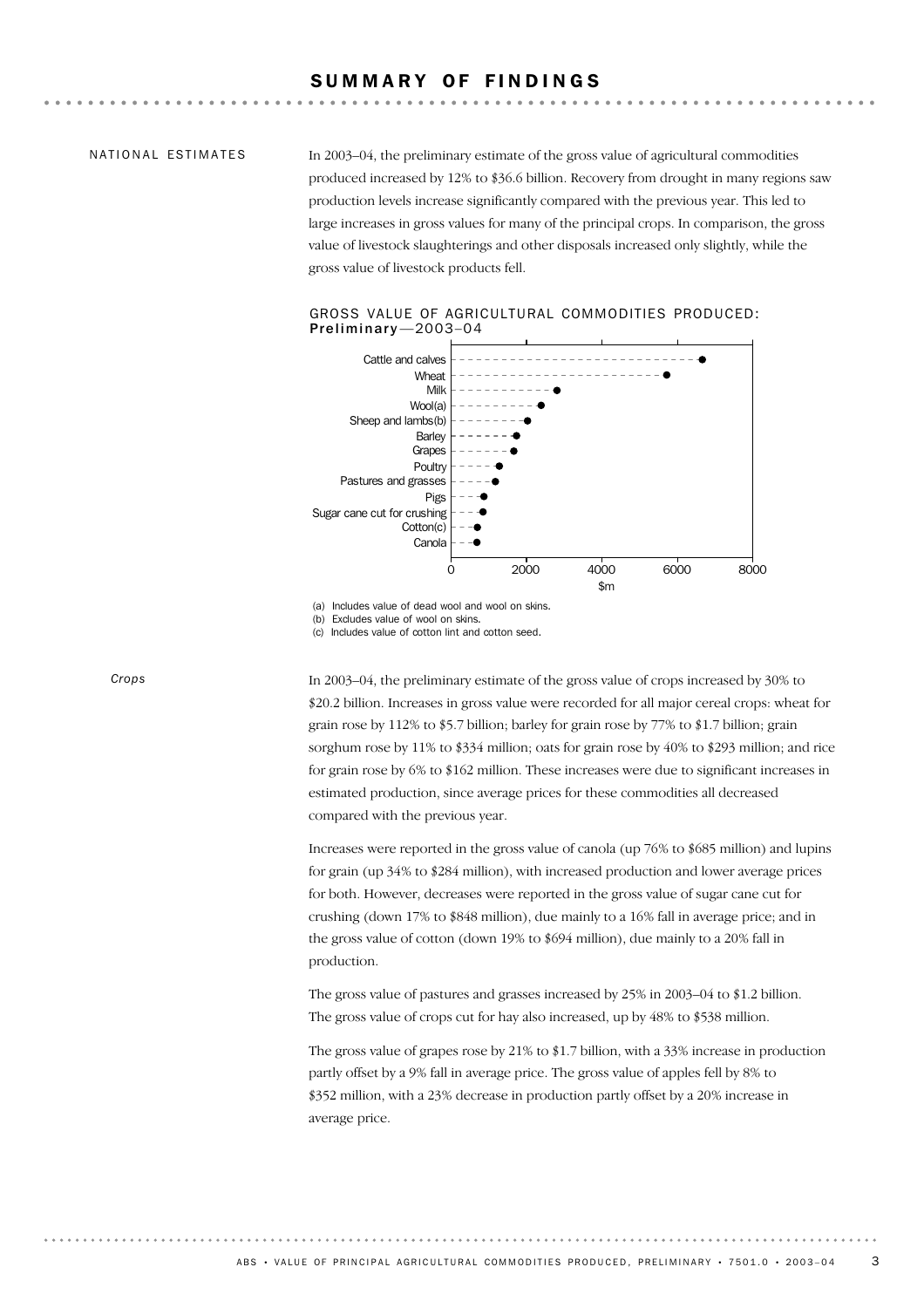### S U M M A R Y O F F I N D I N G S *continued*

| Livestock slaughterings<br>and other disposals | In 2003–04, the preliminary estimate of the gross value of livestock slaughterings and<br>other disposals rose slightly to \$10.9 billion.                                                                                                                                                                                                                                                                                       |  |  |  |  |  |
|------------------------------------------------|----------------------------------------------------------------------------------------------------------------------------------------------------------------------------------------------------------------------------------------------------------------------------------------------------------------------------------------------------------------------------------------------------------------------------------|--|--|--|--|--|
|                                                | The gross value of cattle and calves slaughterings and other disposals rose by 4% to<br>\$6.7 billion. An easing of drought conditions saw total disposals fall by 8%. However this<br>was more than offset by a 12% increase in average price resulting from strong overseas<br>demand for beef.                                                                                                                                |  |  |  |  |  |
|                                                | The gross value of sheep and lambs slaughterings and other disposals remained steady at<br>\$2.0 billion. The value of domestic slaughterings rose by 9% to \$1.8 billion, with a 12%<br>fall in numbers slaughtered more than offset by a 23% increase in average price.<br>In contrast, the value of Australian exports of live sheep and lambs decreased by 35% to<br>\$270 million, as a result of reduced numbers exported. |  |  |  |  |  |
|                                                | The gross value of pig slaughterings and other disposals fell by 4% to \$878 million, with<br>disposals falling by 3% and average price down marginally on the previous year.                                                                                                                                                                                                                                                    |  |  |  |  |  |
|                                                | The gross value of poultry slaughterings and other disposals remained steady at<br>\$1.3 billion, with both disposals and average price remaining relatively unchanged from<br>last year.                                                                                                                                                                                                                                        |  |  |  |  |  |
| Livestock products                             | In 2003–04, the preliminary estimate of the gross value of livestock products fell by 14%<br>to \$5.5 billion, driven largely by a drop in the gross value of wool.                                                                                                                                                                                                                                                              |  |  |  |  |  |
|                                                | The gross value of wool fell by 28% to \$2.4 billion, as a result of both a drop in<br>production (down 8%) and a fall in average price (down 22%) due to weaker demand.                                                                                                                                                                                                                                                         |  |  |  |  |  |
|                                                | The gross value of milk remained steady at \$2.8 billion, with a 2% drop in production<br>offset by a 3% increase in average price. The gross value of egg production rose by 11%<br>to \$326 million, with production up by 6% and average price up by 4%.                                                                                                                                                                      |  |  |  |  |  |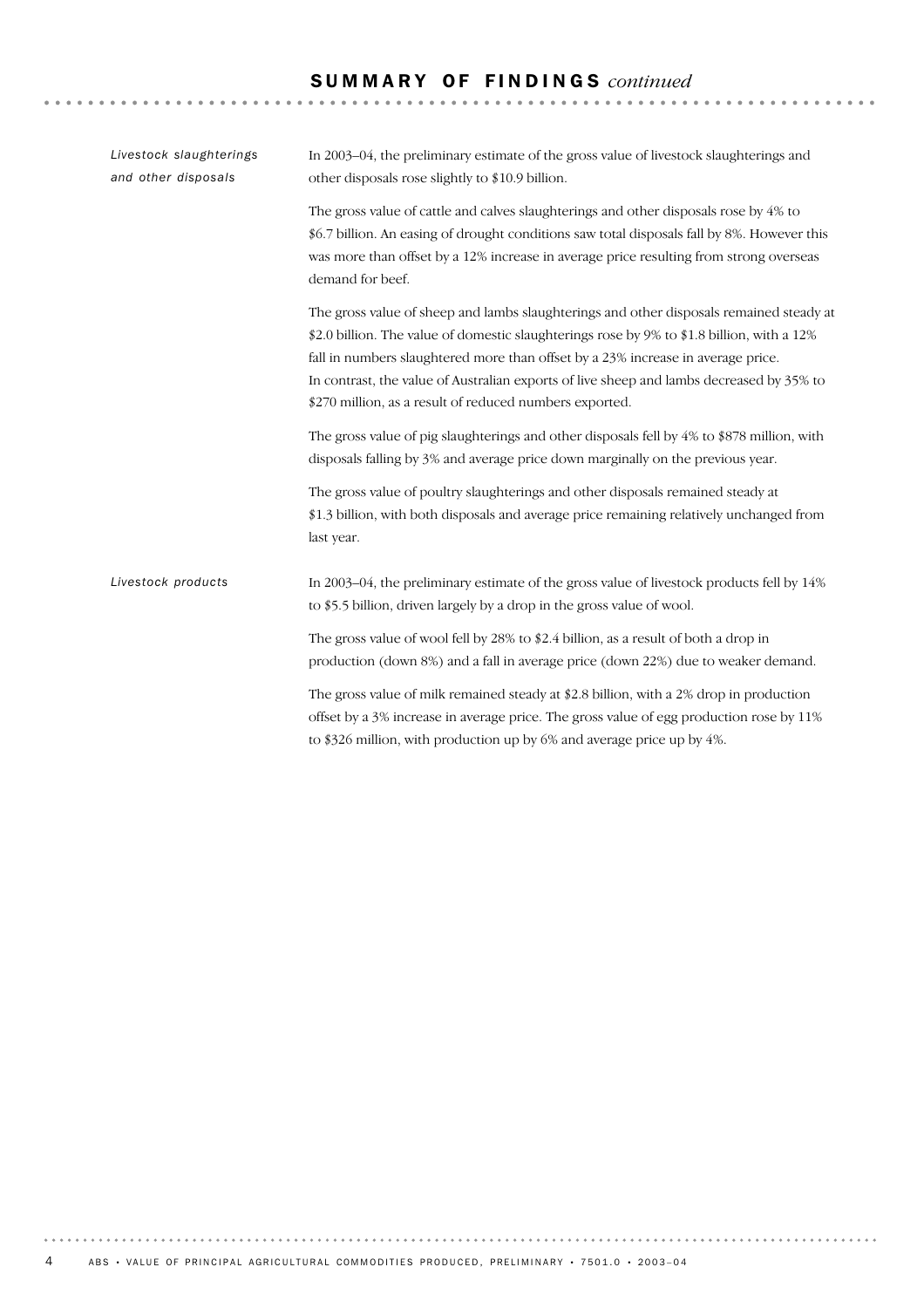#### GROSS VALUE, Agricultural Commodities: Preliminary-Year ended 30 June 2004

|                                             | <b>NSW</b>        | Vic.              | Qld                   | <b>SA</b>        | <b>WA</b>                | Tas.             | NΤ                                                                                                                                                                                                                             | ACT                      | Aust.             |
|---------------------------------------------|-------------------|-------------------|-----------------------|------------------|--------------------------|------------------|--------------------------------------------------------------------------------------------------------------------------------------------------------------------------------------------------------------------------------|--------------------------|-------------------|
|                                             | \$m               | \$m               | \$m\$                 | \$m\$            | \$m\$                    | \$m\$            | \$m\$                                                                                                                                                                                                                          | \$m                      | \$m\$             |
|                                             |                   |                   |                       |                  |                          |                  |                                                                                                                                                                                                                                |                          |                   |
| Crops                                       |                   |                   |                       |                  |                          |                  |                                                                                                                                                                                                                                |                          |                   |
| Cereals for grain                           |                   |                   |                       |                  |                          |                  |                                                                                                                                                                                                                                |                          |                   |
| Barley                                      | 305.2             | 401.3             | 47.6                  | 453.2            | 528.5                    | 5.4              | $(a)$ —                                                                                                                                                                                                                        |                          | 1 741.2           |
| Grain sorghum                               | 104.9             | $**0.2$           | 228.2                 | $(a)$ —          | $**0.1$                  | $(a)$ —          | 0.1                                                                                                                                                                                                                            | $\overline{\phantom{0}}$ | 333.6             |
| Oats                                        | 101.3             | 77.6              | $^{\wedge}$ 1.3       | 18.5             | 93.1                     | 1.2              | $(a)$ —                                                                                                                                                                                                                        | 0.1                      | 293.1             |
| Rice                                        | 161.4             | $**0.5$           | $(a)$ —               | $(a)$ —          | $\overline{\phantom{0}}$ | $(a)$ —          |                                                                                                                                                                                                                                |                          | 161.9             |
| Wheat                                       | 1478.9            | 691.4             | 245.3                 | 805.0            | 2 483.6                  | 6.7              | $(a)$ —                                                                                                                                                                                                                        | 0.4                      | 5 7 1 1.2         |
| Other(b)                                    | 83.6              | 42.0              | $^{\circ}51.5$        | $^{\circ}$ 52.0  | $^{\wedge}39.5$          | 2.9              |                                                                                                                                                                                                                                |                          | 271.5             |
| Apples                                      | 59.2              | 140.5             | 35.1                  | 35.1             | 41.0                     | 40.8             | $(a)$ —                                                                                                                                                                                                                        | 0.1                      | 351.9             |
| Grapes                                      | 302.0             | 381.8             | 21.0                  | 791.4            | 135.8                    | 17.6             | 12.5                                                                                                                                                                                                                           | 0.5                      | 1 662.7           |
| Other fruit and                             |                   |                   |                       |                  |                          |                  |                                                                                                                                                                                                                                |                          |                   |
| nuts(b)                                     | 396.5             | 458.0             | 648.0                 | 200.6            | 87.7                     | $^{\wedge}$ 21.7 | 23.1                                                                                                                                                                                                                           |                          | 1835.6            |
| Cotton(c)                                   | $^{\wedge}$ 355.8 | $(a)$ —           | $^{\wedge}$ 338.1     | $(a)$ —          |                          | $(a)$ —          | $(a)$ —                                                                                                                                                                                                                        | $(a)$ —                  | $^{\circ}693.8$   |
| Crops cut for hay                           | 86.8              | $^{\wedge}$ 152.6 | $^{\smallfrown}$ 36.2 | 105.3            | 151.0                    | $^{\wedge}$ 4.5  | 1.8                                                                                                                                                                                                                            |                          | 538.1             |
| Legumes for grain                           |                   |                   |                       |                  |                          |                  |                                                                                                                                                                                                                                |                          |                   |
| Field peas                                  | $^{\circ}5.0$     | 31.0              |                       | 57.3             | $^{\wedge}$ 19.2         | $*0.4$           | $(a)$ —                                                                                                                                                                                                                        |                          | 112.9             |
| Lupins                                      | $^{\wedge}$ 21.3  | $^{\wedge}9.2$    | $***-$                | $^{\wedge}31.8$  | 221.7                    | $*0.2$           | $(a)$ —                                                                                                                                                                                                                        |                          | 284.2             |
| Other(b)                                    | $^{\wedge}$ 30.3  | 10.3              | $^{\wedge}$ 42.5      | 36.3             | $^{\wedge}2.9$           | $^{\wedge} 0.1$  |                                                                                                                                                                                                                                |                          | 122.4             |
|                                             |                   |                   |                       |                  |                          |                  |                                                                                                                                                                                                                                |                          |                   |
| <b>Oilseeds</b>                             |                   |                   |                       |                  |                          |                  |                                                                                                                                                                                                                                |                          |                   |
| Canola                                      | 178.6             | 146.8             |                       | 142.7            | 216.8                    | 0.1              | $(a)$ —                                                                                                                                                                                                                        | 0.3                      | 685.3             |
| Other(b)                                    | $^{\wedge}$ 13.3  | $**0.1$           | $^{\wedge}$ 10.9      | $*0.8$           | $(a)$ —                  | $(a)$ —          |                                                                                                                                                                                                                                | $\overline{\phantom{0}}$ | $^{\wedge}$ 25.1  |
| Pastures and grasses                        | $^{\wedge}$ 256.7 | 571.3             | $^{\wedge}$ 107.6     | 124.4            | 77.9                     | 31.9             | 10.6                                                                                                                                                                                                                           | 0.2                      | 1 180.7           |
| Potatoes                                    | $^{\wedge}62.2$   | $^{\wedge}$ 124.9 | $^{\wedge}$ 44.8      | 108.7            | 38.3                     | 72.9             |                                                                                                                                                                                                                                | $\overline{\phantom{0}}$ | 451.8             |
| Tomatoes                                    | $^{\wedge}$ 10.4  | 80.2              | $^{\wedge}$ 167.5     | $*1.5$           | $*12.3$                  | $*1.3$           |                                                                                                                                                                                                                                | $\overline{\phantom{0}}$ | $^{\wedge}$ 273.3 |
| Other vegetables(b)                         | 160.0             | 358.1             | 485.0                 | 140.3            | 181.4                    | 88.6             | 1.8                                                                                                                                                                                                                            |                          | 1415.2            |
| Sugar cane cut for                          |                   |                   |                       |                  |                          |                  |                                                                                                                                                                                                                                |                          |                   |
| crushing                                    | $*66.4$           | $(a)$ —           | 775.5                 | $(a)$ —          | 6.6                      | $(a)$ —          | $(a)$ —                                                                                                                                                                                                                        | $(a)$ —                  | 848.4             |
| All other crops(b)                          | 202.6             | 332.8             | 303.5                 | 108.3            | 112.1                    | 95.4             | 3.7                                                                                                                                                                                                                            | 1.9                      | 1 160.3           |
| <b>Total crops</b>                          | 4 4 4 2.4         | 4 010.6           | 3 589.4               | 3 213.2          | 4 4 4 9.6                | 391.7            | 53.6                                                                                                                                                                                                                           | 3.5                      | 20 154.0          |
| Livestock slaughterings                     |                   |                   |                       |                  |                          |                  |                                                                                                                                                                                                                                |                          |                   |
| and other disposals                         |                   | 1 160.7           | 3 1 28.6              | 245.0            | 488.6                    |                  | 164.8                                                                                                                                                                                                                          |                          | 6651.6            |
| Cattle and calves<br>Sheep and $lambda( d)$ | 1 309.8<br>517.7  | 695.4             | 56.4                  | 314.9            | 399.2                    | 149.7<br>46.6    | and the contract of the contract of the contract of the contract of the contract of the contract of the contract of the contract of the contract of the contract of the contract of the contract of the contract of the contra | 4.4<br>1.8               | 2 0 3 2.0         |
|                                             | 279.2             | 152.9             | 206.2                 |                  |                          |                  |                                                                                                                                                                                                                                | $(a)$ —                  | 878.1             |
| Pigs<br>Poultry                             | 475.7             | 374.2             | 207.1                 | np<br>np         | np<br>np                 | np<br>np         | np<br>np                                                                                                                                                                                                                       | 0.3                      | 1 280.8           |
|                                             |                   |                   |                       |                  |                          |                  |                                                                                                                                                                                                                                |                          |                   |
| <b>Total livestock</b>                      |                   |                   |                       |                  |                          |                  |                                                                                                                                                                                                                                |                          |                   |
| slaughterings(e)                            | 2 587.6           | 2 3 9 5 . 2       | 3 610.6               | 791.8            | 1 0 98.4                 | 221.2            | 168.2                                                                                                                                                                                                                          | 6.5                      | 10879.5           |
| Livestock products                          |                   |                   |                       |                  |                          |                  |                                                                                                                                                                                                                                |                          |                   |
| Wool(f)                                     | 844.4             | 489.4             | 96.8                  | 325.8            | 557.9                    | 77.2             | $(a)$ —                                                                                                                                                                                                                        | 2.6                      | 2 3 9 4.1         |
| Milk                                        | 392.1             | 1719.2            | 227.9                 | 198.5            | 110.6                    | 160.3            |                                                                                                                                                                                                                                | $\overline{\phantom{0}}$ | 2808.5            |
| Eggs                                        | 92.7              | 76.0              | 82.6                  | $^{\wedge}$ 18.4 | 35.2                     | 10.5             | 4.3                                                                                                                                                                                                                            | 6.3                      | 326.0             |
| <b>Total livestock</b>                      |                   |                   |                       |                  |                          |                  |                                                                                                                                                                                                                                |                          |                   |
| products                                    | 1 3 2 9.2         | 2 2 8 4.6         | 407.3                 | 542.7            | 703.7                    | 247.9            | 4.3                                                                                                                                                                                                                            | 8.9                      | 5 5 28.6          |
|                                             |                   |                   |                       |                  |                          |                  |                                                                                                                                                                                                                                |                          |                   |
| <b>Total agriculture</b>                    | 8 3 5 9.2         | 8690.3            | 7607.3                | 4 547.6          | 6 251.7                  | 860.8            | 226.1                                                                                                                                                                                                                          | 18.9                     | 36 562.0          |

 $\degree$  estimate has a relative standard error of 10% to less than  $\degree$  (b) Estimates for 2004 for these commodities cannot be 25% and should be used with caution

estimate has a relative standard error of 25% to 50% and should be used with caution

\*\* estimate has a relative standard error greater than 50% and is considered too unreliable for general use

— nil or rounded to zero (including null cells)

np not available for publication but included in totals where applicable, unless otherwise indicated

(a) Data not collected.

. . . . . . . . . .

produced at the preliminary estimates stage due to the unavailability of source data. The 2003 values have been used to provide an 'order of magnitude' estimate as a contribution to the 'total agriculture' gross value. Estimates for these commodities for 2004 will be provided in the publication *Value of Agricultural Commodities Produced, Australia* (cat. no. 7503.0).

- (c) Includes value of cotton lint and cotton seed.
- (d) Excludes value of wool on skins.
- (e) Includes value of other livestock.
- (f) Includes value of dead wool and wool on skins.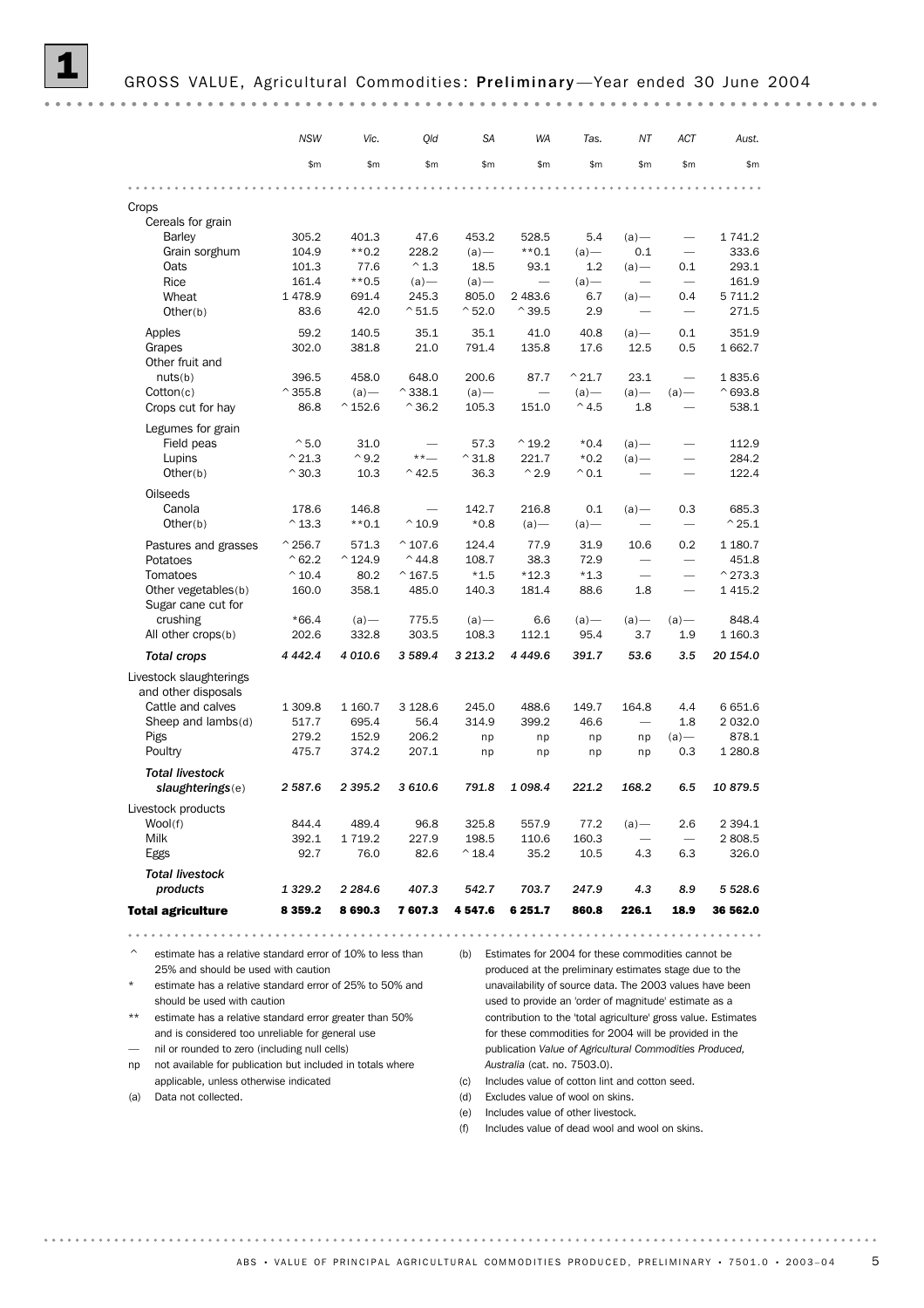|                                 |                            |                            |                            | Change                   |
|---------------------------------|----------------------------|----------------------------|----------------------------|--------------------------|
|                                 | 2002                       | 2003                       | 2004                       | 2004 on<br>2003          |
|                                 |                            |                            |                            |                          |
|                                 | \$m                        | \$m                        | \$m                        | %                        |
|                                 |                            |                            |                            |                          |
| Crops                           |                            |                            |                            |                          |
| Cereals for grain               |                            |                            |                            |                          |
| <b>Barley</b>                   | 1724.8                     | 984.2                      | 1 741.2                    | 76.9                     |
| Grain sorghum                   | 349.4                      | 299.6                      | 333.6                      | 11.3                     |
| Oats                            | 251.3                      | 209.7                      | 293.1                      | 39.7                     |
| Rice                            | 326.8                      | 152.5                      | 161.9                      | 6.2                      |
| Wheat                           | 6 3 5 6.3                  | 2691.9                     | 5 711.2                    | 112.2                    |
| Other(b)                        | 312.8                      | 271.5                      | 271.5                      | $\overline{\phantom{0}}$ |
| Apples                          | 348.0                      | 380.6                      | 351.9                      | $-7.5$                   |
| Grapes                          | 1577.7                     | 1370.8                     | 1662.7                     | 21.3                     |
| Other fruit and nuts(b)         | 1781.6                     | 1835.6                     | 1835.6                     |                          |
| Cotton(c)                       | 1 3 2 6.8                  | $^{\wedge}853.0$           | $^{\wedge}693.8$           | $-18.7$                  |
| Crops cut for hay               | 223.3                      | 363.7                      | 538.1                      | 48.0                     |
| Legumes for grain               |                            |                            |                            |                          |
| Field peas                      | 147.3                      | 61.2                       | 112.9                      | 84.5                     |
| Lupins                          | 303.8                      | 211.5                      | 284.2                      | 34.4                     |
| Other(b)                        | 354.4                      | 122.4                      | 122.4                      |                          |
| Oilseeds                        |                            |                            |                            |                          |
| Canola                          | 675.0                      | 388.8                      | 685.3                      | 76.3                     |
| Other(b)                        | 50.3                       | $^{\wedge}$ 25.1           | $^{\wedge}$ 25.1           |                          |
| Pastures and grasses            | 778.2                      | 948.1                      | 1 180.7                    | 24.5                     |
| Potatoes                        | 485.4<br>$^{\wedge}$ 229.7 | 484.9<br>$^{\wedge}$ 225.5 | 451.8<br>$^{\wedge}$ 273.3 | $-6.8$<br>21.2           |
| Tomatoes<br>Other vegetables(b) | 1 553.5                    | 1 4 1 5.2                  | 1 4 1 5.2                  |                          |
| Sugar cane cut for              |                            |                            |                            |                          |
| crushing                        | 989.1                      | 1018.9                     | 848.4                      | $-16.7$                  |
| All other crops(b)              | 1 257.2                    | 1 160.3                    | 1 160.3                    |                          |
| <b>Total crops</b>              | 21 402.7                   | 15 474.9                   | 20 154.0                   | 30.2                     |
| Livestock slaughterings         |                            |                            |                            |                          |
| and other disposals             |                            |                            |                            |                          |
| Cattle and calves               | 7 142.4                    | 6 411.1                    | 6651.6                     | 3.8                      |
| Sheep and lambs(d)              | 2 117.6                    | 2 0 3 6.9                  | 2 0 3 2.0                  | $-0.2$                   |
| Pigs                            | 967.7                      | 911.3                      | 878.1                      | $-3.6$                   |
| Poultry                         | 1 174.9                    | 1 2 8 0.5                  | 1 280.8                    |                          |
| <b>Total livestock</b>          |                            |                            |                            |                          |
| slaughterings(e)                | 11 434.5                   | 10 676.0                   | 10879.5                    | 1.9                      |
| Livestock products              |                            |                            |                            |                          |
| Wool(f)                         | 2 7 1 3.2                  | 3 3 1 7 . 8                | 2 3 9 4.1                  | $-27.8$                  |
| Milk(g)                         | 3 7 1 7 . 1                | 2 7 9 5.2                  | 2808.5                     | 0.5                      |
| Eggs(g)                         | 320.4                      | 294.0                      | 326.0                      | 10.9                     |
| <b>Total livestock</b>          |                            |                            |                            |                          |
| products(h)                     | 6 750.7                    | 6 412.1                    | 5 5 28.6                   | $-13.8$                  |
| Total agriculture               | 39 587.9                   | 32 563.0                   | 36 562.0                   | 12.3                     |

estimate has a relative standard error of 10% to less than 25% and should be

used with caution

— nil or rounded to zero (including null cells)

(a) Data for 2002 and 2003 are final; data for 2004 are preliminary and may be subject to revision.

(b) Estimates for 2004 for these commodities cannot be produced at the preliminary estimates stage due to the unavailability of source data. The 2003 values have been used to produce an 'order of magnitude' estimate as a contribution to the 'total agriculture' gross value. Estimates for these commodities for 2004 will be provided in the publication *Value of Agriculture Commodities Produced, Australia* (cat. no. 7503.0).

(c) Includes value of cotton lint and cotton seed.

(d) Excludes value of wool on skins.

(e) Includes value of other livestock.

- (f) Includes value of dead wool and wool on skins.
- (g) Excludes NT for 2003.

. . . . . . .

(h) Includes milk and eggs for NT for 2003.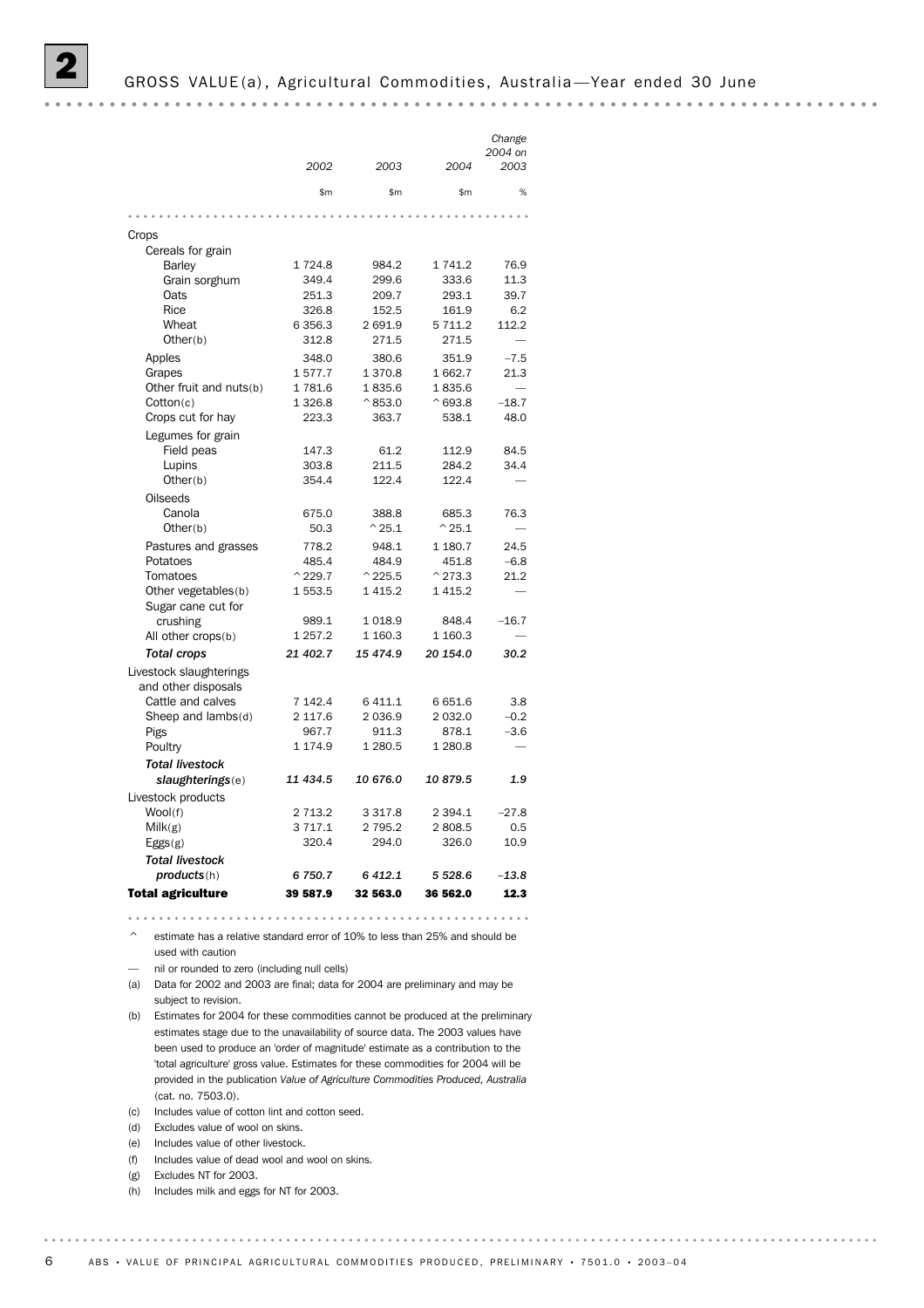### EXPLANATORY NOTES

| <b>INTRODUCTION</b>          | The value estimates in this publication are derived by the multiplication of price and<br>1<br>quantity of agricultural commodities.                                                                                                                                                                                                                                                                                                                                                                                                                                                                                                                                                                                                                                                                                                                                                                                                                               |
|------------------------------|--------------------------------------------------------------------------------------------------------------------------------------------------------------------------------------------------------------------------------------------------------------------------------------------------------------------------------------------------------------------------------------------------------------------------------------------------------------------------------------------------------------------------------------------------------------------------------------------------------------------------------------------------------------------------------------------------------------------------------------------------------------------------------------------------------------------------------------------------------------------------------------------------------------------------------------------------------------------|
|                              | 2 Price data refers to the average unit value of a given commodity realised in the<br>marketplace. Price information for livestock slaughterings and wool is obtained from<br>Australian Bureau of Statistics (ABS) collections. Price information for other commodities<br>is obtained from non-ABS sources, including marketing authorities and industry sources.                                                                                                                                                                                                                                                                                                                                                                                                                                                                                                                                                                                                |
|                              | 3 Quantity data for crops and eggs have been collected via preliminary estimates from<br>the 2003-04 Agricultural Survey (AS). In 2002-03 and 2001-02, this information was also<br>collected via the AS. Remaining commodity data are obtained from other ABS<br>collections, with some information from non-ABS sources.                                                                                                                                                                                                                                                                                                                                                                                                                                                                                                                                                                                                                                         |
| GENERAL                      | 4 Where figures for individual states or territories have been suppressed for reasons of<br>confidentiality, they have been included in relevant totals.                                                                                                                                                                                                                                                                                                                                                                                                                                                                                                                                                                                                                                                                                                                                                                                                           |
|                              | The estimates for earlier years shown in this publication have been revised where<br>5<br>necessary.                                                                                                                                                                                                                                                                                                                                                                                                                                                                                                                                                                                                                                                                                                                                                                                                                                                               |
|                              | 6 Where figures have been rounded, discrepancies may occur between sums of the<br>component items and totals.                                                                                                                                                                                                                                                                                                                                                                                                                                                                                                                                                                                                                                                                                                                                                                                                                                                      |
|                              | The method of collection of relevant prices and the costs of marketing for<br>7<br>agricultural commodities varies considerably between states and between commodities.<br>Where a statutory authority handles marketing of the whole or a portion of a product,<br>data are usually obtained from this source. Information is also obtained from marketing                                                                                                                                                                                                                                                                                                                                                                                                                                                                                                                                                                                                        |
|                              | reports, wholesalers, brokers and auctioneers. For all commodities, values are in respect<br>of production during the year (or season) irrespective of when payments are made. For<br>that portion of production not marketed (e.g. hay grown on farm for own use, milk used<br>in farm household, etc.), estimates are made from the best available information and, in<br>general, are calculated on a local value basis.                                                                                                                                                                                                                                                                                                                                                                                                                                                                                                                                        |
| PERIOD COVERED               | The production statistics used in deriving the preliminary value estimates for<br>8<br>2003-04 and the final estimates for 2002-03 and 2001-02 relate to the years ended<br>30 June.                                                                                                                                                                                                                                                                                                                                                                                                                                                                                                                                                                                                                                                                                                                                                                               |
| DEFINITIONS OF TERMS<br>USED | The following are brief definitions of the terms used:<br>9<br>Gross value of commodities produced is the value placed on recorded production at<br>the wholesale prices realised in the market place.<br>Market place, in general, is the metropolitan market in each state. In cases where<br>commodities are consumed locally, or where they become raw material for a<br>secondary industry, these points are presumed to be the market place.<br>Livestock slaughterings and other disposals values are published as one figure but<br>include two distinct components:<br>value of livestock slaughtered; and<br>value of net exports, i.e. the total value of livestock intended for slaughter in<br>adjacent state $(s)$ where available (at present these can only be identified<br>between the Northern Territory and adjacent states) and livestock exported<br>overseas whether for slaughter or breeding, minus the value of imports of<br>livestock. |
| SAMPLE ERROR                 | The estimates of gross value for crops and eggs are based on production<br>10<br>information provided by the initial respondents to the AS, which is a sample survey<br>drawn from the total farm population in scope of the collection. These estimates are<br>therefore subject to sampling variability; that is, they may differ from the figures that<br>would have been produced if all farms or farm businesses had been included in the AS.<br>One measure of the likely difference is given by the standard error (SE) which indicates<br>the extent to which an estimate might have varied by chance because only a sample was                                                                                                                                                                                                                                                                                                                            |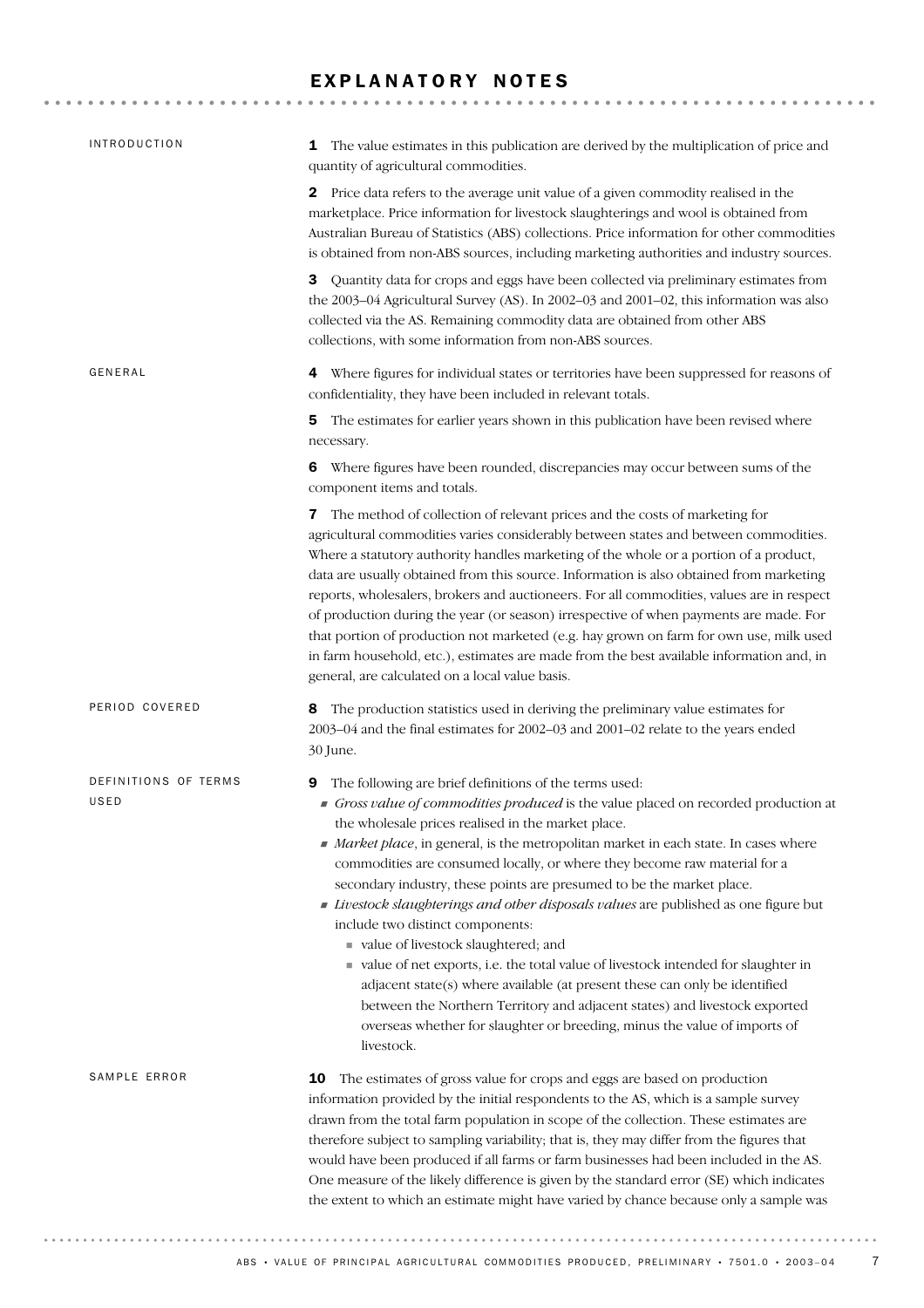SAMPLE ERROR *continued* 

taken. There are about two chances in three that a sample estimate will differ by less than one SE from the figure that would have been obtained if all establishments had been reported for, and about nineteen chances in twenty that the difference will be less than two SEs.

11 The estimates of gross value of livestock slaughterings and other disposals, wool and milk are based on data obtained from censuses and are therefore not subject to sampling variability.

12 In this publication, sampling variability of the estimates is measured by the relative standard error (RSE) which is obtained by expressing the SE as a percentage of the estimate to which it refers. Most published estimates have RSEs less than 10%. For some states with limited production of certain commodities, RSEs are greater than 10%. Estimates that have an estimated relative standard error between 10% and 25% are annotated with the symbol '^'. These estimates should be used with caution as they are subject to sampling variability too high for some purposes. Estimates with an RSE between 25% and 50% are annotated with the symbol '\*', indicating that the estimate should be used with caution as it is subject to sampling variability too high for most practical purposes. Estimates with an RSE greater than 50% are annotated with the symbol '\*\*' indicating that the sampling variability causes the estimates to be considered too unreliable for general use. Separate indication of the RSEs of all estimates is available on request.

13 A table with RSEs for selected estimates of gross values follows:

|                          | <b>NSW</b>      | Vic.      | Qld       | <b>SA</b>            | <b>WA</b> | Tas.      | ΝT                       | <b>ACT</b> | Aust.     |
|--------------------------|-----------------|-----------|-----------|----------------------|-----------|-----------|--------------------------|------------|-----------|
|                          | %               | %         | %         | %                    | %         | %         | %                        | %          | %         |
| Gross value of           |                 |           |           |                      |           |           |                          |            |           |
| Barley for grain         | 4.2             | 3.0       | 8.5       | 3.2                  | 3.7       | 7.9       |                          |            | 1.7       |
| Grain sorghum            | 8.6             | 66.2      | 6.5       | $\ddot{\phantom{0}}$ | 85.0      | $\cdot$ . |                          |            | 5.2       |
| Wheat for grain          | 2.6             | 3.0       | 7.7       | 2.8                  | 2.6       | 7.7       | $\overline{\phantom{a}}$ |            | 1.5       |
| Lupins for grain         | 10.1            | 12.2      | 95.0      | 12.1                 | 5.5       | 26.4      | $\ddot{\phantom{0}}$     |            | 4.6       |
| Canola                   | 5.5             | 5.0       |           | 7.0                  | 6.9       |           |                          |            | 3.2       |
| Sugar cane for           |                 |           |           |                      |           |           |                          |            |           |
| crushing                 | 30.4            | $\ddotsc$ | 5.0       | $\ddot{\phantom{0}}$ |           |           |                          | . .        | 5.2       |
| Apples                   | $\cdot$ $\cdot$ | . .       | $\cdot$ . | . .                  | $\cdot$ . |           |                          | . .        | $\ddotsc$ |
| Grapes                   | 1.2             | 0.9       | 1.7       | 0.8                  | 1.8       |           |                          |            | 0.5       |
| Potatoes                 | 10.1            | 15.8      | 13.6      | 6.7                  | 7.2       | 5.0       |                          |            | 5.1       |
| <b>Total crops</b>       | 2.1             | 1.5       | 2.3       | 1.1                  | 1.6       | 1.6       |                          |            | 0.8       |
| Livestock                |                 |           |           |                      |           |           |                          |            |           |
| slaughterings            | $\sim$          |           |           |                      |           |           |                          |            |           |
| Livestock products       | 0.6             | 0.2       | 1.3       | 0.6                  | 0.4       | 0.3       |                          |            | 0.2       |
| <b>Total agriculture</b> | 1.1             | 0.7       | 1.1       | 0.8                  | 1.2       | 0.8       |                          |            | 0.4       |

#### RELATIVE STANDARD ERRORS FOR GROSS VALUES OF SELECTED COMMODITIES —At 30 June 2004 . . . . . . . . . . . . . . .

.. not applicable

— nil or rounded to zero (including null cells)

#### ABS DATA AVAILABLE ON REQUEST

14 As well as the statistics included in this and related publications, the ABS may have other relevant data available on request. Inquiries should be made to either Geoff Ellerton on Hobart (03) 6222 5856 or the National Information and Referral Service on 1300 135 070.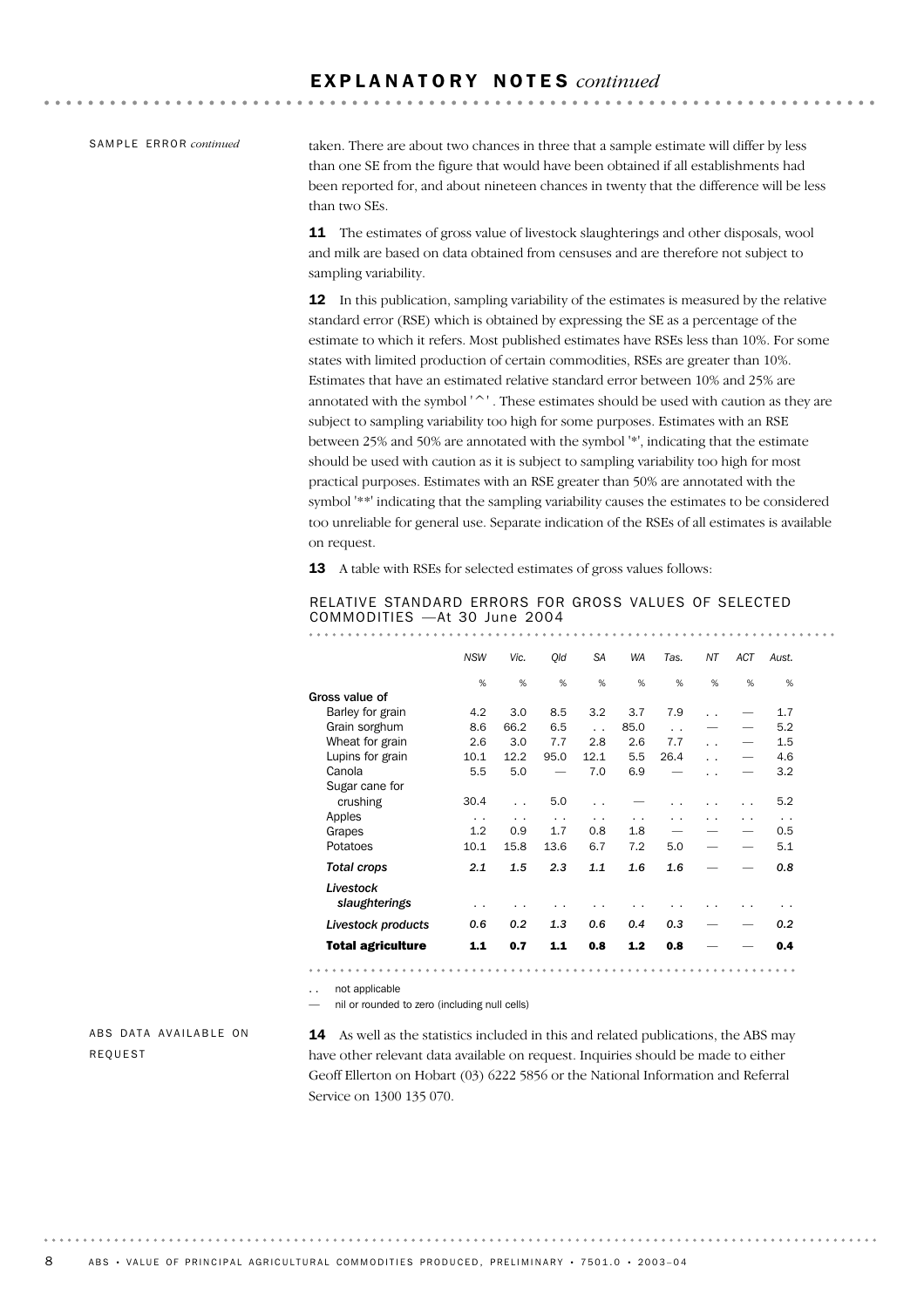### E X P L A N A T O R Y N O T E S *continued*

| GENERAL ACKNOWLEDGMENT | ABS publications draw extensively on information provided freely by individuals,<br>15<br>businesses, governments and other organisations. Their continued cooperation is very<br>much appreciated: without it, the wide range of statistics published by the ABS would<br>not be available. Information received by the ABS is treated in strict confidence as<br>required by the Census and Statistics Act 1905.                 |
|------------------------|------------------------------------------------------------------------------------------------------------------------------------------------------------------------------------------------------------------------------------------------------------------------------------------------------------------------------------------------------------------------------------------------------------------------------------|
| RELATED PUBLICATIONS   | A range of agricultural publications is produced by the ABS, including.<br>16<br>Agricultural Commodities, Australia, cat. no. 7121.0<br>Livestock and Meat, Australia — Electronic Publication, cat. no. 7218.0.55.001<br>Livestock Products, Australia, cat. no. 7215.0<br>Principal Agricultural Commodities, Australia, Preliminary, cat. no. 7111.0<br>Value of Agricultural Commodities Produced, Australia, cat. no. 7503.0 |
|                        | Current publications and other products released by the ABS are listed in the<br>17<br><i>Catalogue of Publications and Products</i> (cat. no. 1101.0). The Catalogue is available<br>from any ABS office or the ABS web site <http: www.abs.gov.au="">. The ABS also issues a<br/>daily Release Advice on the web site which details products to be released in the week</http:>                                                  |

ahead.